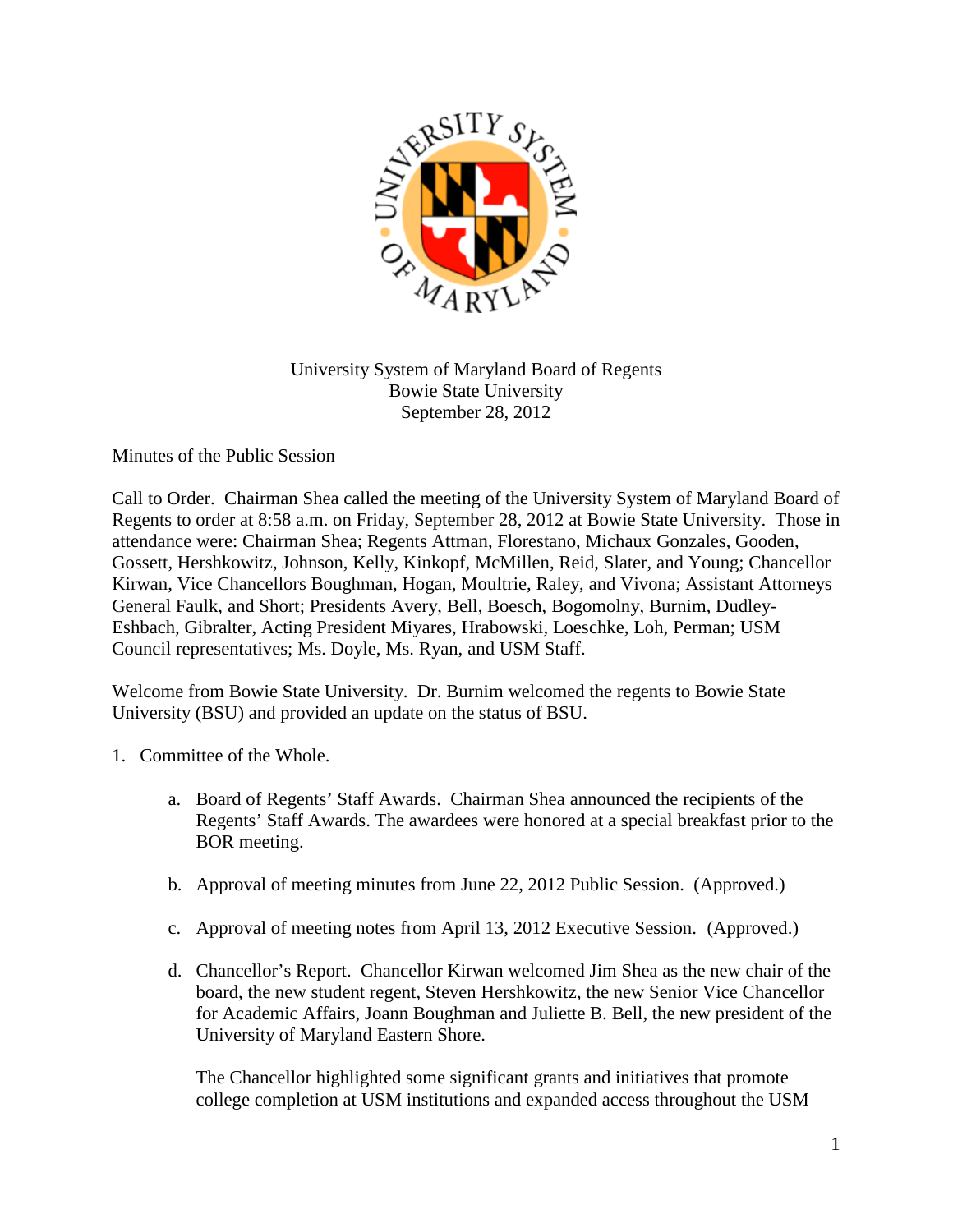including the expansion of programs at The Universities at Shady Grove and The University System of Maryland at Hagerstown,

Chancellor Kirwan noted that the economic impact of the USM has become increasingly important and will be highlighted in a new economic impact study. He reported that USM institutions are investing in the area of cyber security as well as other areas key to the state's growth in the innovation economy. The new *MPowering the State* initiative resulted in the launch of the collaborative University of Maryland School of Public Health, which will advance Maryland's leadership in the health sciences and help meet key health care workforce needs. The Chancellor also noted recent developments that address environmental sustainability and reduce the state's carbon footprint.

Finally, the Chancellor reported on the continued demonstration of academic excellence in the USM through rankings and other accolades, as well as individual honors for members of the USM. He noted that Cliff Kendall, former long-serving chair of the board and Regent Norm Augustine will be inducted into the Montgomery County Business Hall of Fame. Also, the Chancellor mentioned that the next Way-2- Go-Maryland event is on December  $1<sup>st</sup>$  at UMUC and promised to keep the regents informed on the status of USM's budget for Fiscal Year 2014.

- e. Resolution on Defense Security Service. (Moved by Regent McMillen, seconded by Regent Kelly; motion approved—Regent Hershkowitz abstained from voting.)
- f. Intercollegiate Athletics.
	- i. Regent Florestano provided an overview of the BOR's review of Intercollegiate Athletics.
	- ii. Mr. Page presented the proposed changes to BOR policy on Intercollegiate Athletics. (Moved by Regent Florestano, seconded by Regent Slater; unanimously approved.)
	- iii. Regent McMillen discussed the establishment of the BOR Workgroup on Intercollegiate Athletics and the goals of the Workgroup for the coming year.
- 2. Report of Councils.
	- a. Council of University System Presidents. President Burnim reported on the September 4, 2012 meeting of the council. The council was briefed on the FY 2014 budget request, the new format for BOR meetings for the coming year, the regents' meetings with presidents and the agenda for the BOR retreat on October 5. Mr. Page presented a report on the changes to the USM policy on intercollegiate athletics. The presidents discussed the draft agenda for the CUSP retreat. Mr. Vivona provided a status report on the performance funding study and the Meet and Confer guidelines.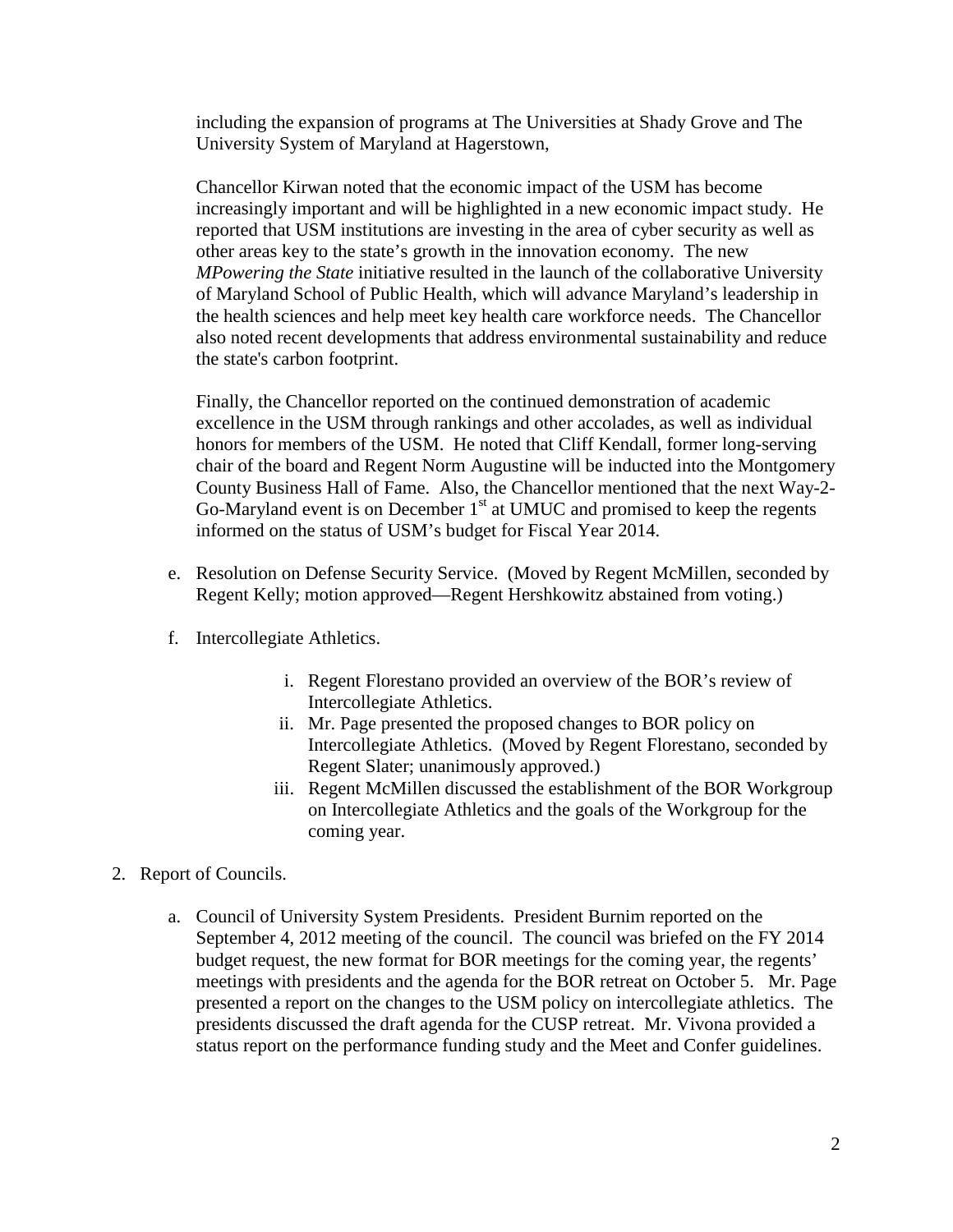- b. Council of University System Faculty. Dr. Zimmerman presented the report of the council. The council passed an Academic Freedom Resolution in May and will be developing a preamble that explains why the council believes this document is necessary and will determine the next steps on this issue. Dr. Zimmerman reported that the chancellor added two CUSF members to the Meet and Confer Committee and that the council was briefed in the draft MSDE regulations on the issuance and renewal of Advanced Professional Certificates.
- c. Council of University System Staff. Ms. Sullivan shared the goals for CUSS for 2012-13 and reported that the Executive Committee will be undertaking a comprehensive review of the CUSS bylaws. In addition, CUSS will be looking at ways to streamline their work and increase member participation. The council also plans to produce a report that details potential best practices for performance reviews and professional development of Exempt and Nonexempt excluded Staff employees, advocate for additional USM wellness initiatives, and recommend ways to improve awareness of CUSS at all institutions. The Legislative Affairs Committee will be keeping a very close eye on bills that could affect Staff employees, as well as facilitate more regular contact with legislators to further the System's goals.
- d. University System of Maryland Student Council. Mr. Cohen provided the report of the council. The council held a retreat on September 9, 2012 during which they set goals and approved a calendar for the year. They also discussed a number of issues including civic engagement, the Maryland DREAM Act, shared governance, the new USM smoking policy, and institutional commitments to sustainability. The goals set by the council include the implementation of the Board policy on student fee review committees, student engagement in the legislative session, a system-wide "peace" day, solutions on alcohol misuse and binge drinking, course redesign and the Marriage Equality referendum.
- 3. Finance Committee. Regent Kelly provided the report of the Committee.
	- a. Approval of meeting minutes from September 13, 2012 Public Session. (Moved by Regent Kelly, seconded by Regent Michaux Gonzales; unanimously approved.)
	- b. Approval of meeting minutes from September 13, 2012 Executive Session. (Moved by Regent Kelly, seconded by Regent Michaux Gonzales; unanimously approved.)
	- c. University of Maryland, College Park: Shuttle UM Relocation Authorization Increase. (Moved by Regent Kelly, seconded by Regent Gooden; unanimously approved.)
	- d. University of Maryland Center for Environmental Science: Facilities Master Plan Update. Regent Kelly presented the report.
	- e. University System of Maryland: Review of Capital Improvement Projects. Regent Kelly presented the report.